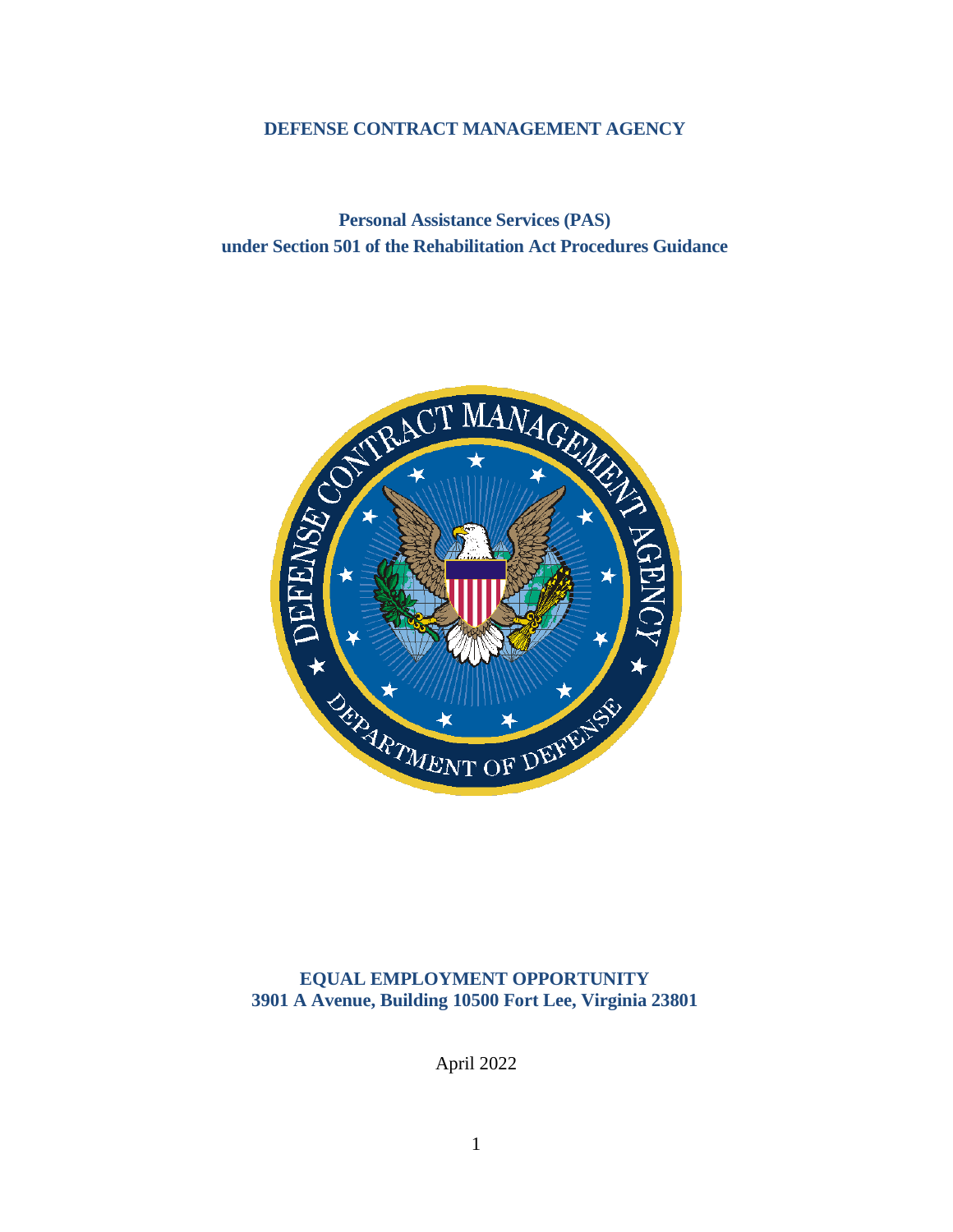# **Defense Contract Management Agency Personal Assistance Services (PAS)** under Section 501 Rule of the Rehabilitation Act

# **Table of Contents**

| 1.             |                                                                           |  |
|----------------|---------------------------------------------------------------------------|--|
|                |                                                                           |  |
|                |                                                                           |  |
|                |                                                                           |  |
|                |                                                                           |  |
| 2.             |                                                                           |  |
| <b>3.</b>      |                                                                           |  |
|                |                                                                           |  |
|                |                                                                           |  |
|                |                                                                           |  |
|                |                                                                           |  |
| $\mathbf{4}$ . | <b>RELATIONSHIP BETWEEN REASONABLE ACCOMMODATION AND PAS  8</b>           |  |
|                |                                                                           |  |
|                |                                                                           |  |
| 5.             |                                                                           |  |
|                |                                                                           |  |
|                |                                                                           |  |
|                |                                                                           |  |
|                |                                                                           |  |
|                | 5.6 Self-Identification (Office of Personnel Management (OPM) SF 256)  11 |  |
|                |                                                                           |  |
| 6.             |                                                                           |  |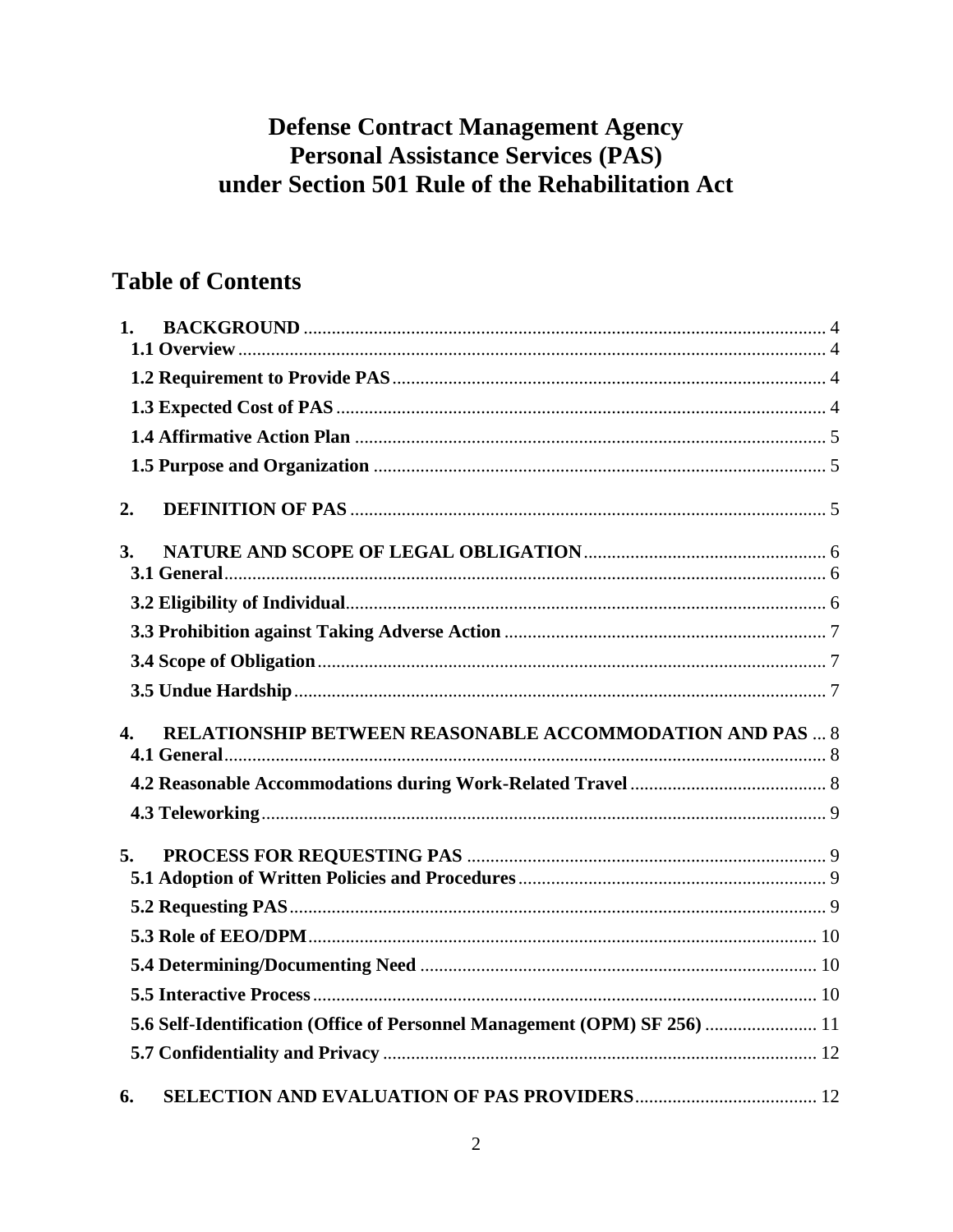| 6.3 Selection of PAS Providers (Use of federal employees or contractors) 12      |
|----------------------------------------------------------------------------------|
|                                                                                  |
|                                                                                  |
|                                                                                  |
| 6.4 Use of Pool of PAS Providers/Assigning One PAS Provider to Each Employee  13 |
| 6.5 Consideration of Employee's Choice of a Particular PAS Provider  13          |
|                                                                                  |
|                                                                                  |
|                                                                                  |
|                                                                                  |
|                                                                                  |
|                                                                                  |
| 7.                                                                               |
|                                                                                  |
| <b>COMPLAINT RESOLUTION PROCESS FOR EMPLOYEES &amp; PROVIDERS 15</b><br>8.       |
|                                                                                  |
|                                                                                  |
| 9.                                                                               |
| EFFECTIVE DATE<br>10.<br>16                                                      |
| <b>APPENDIX A - REQUEST FOR PERSONAL ASSISTANT SERVICE  17</b>                   |
| APPENDIX B - PERSONAL ASSISTANT SERVICE ACTION PLAN 18                           |
|                                                                                  |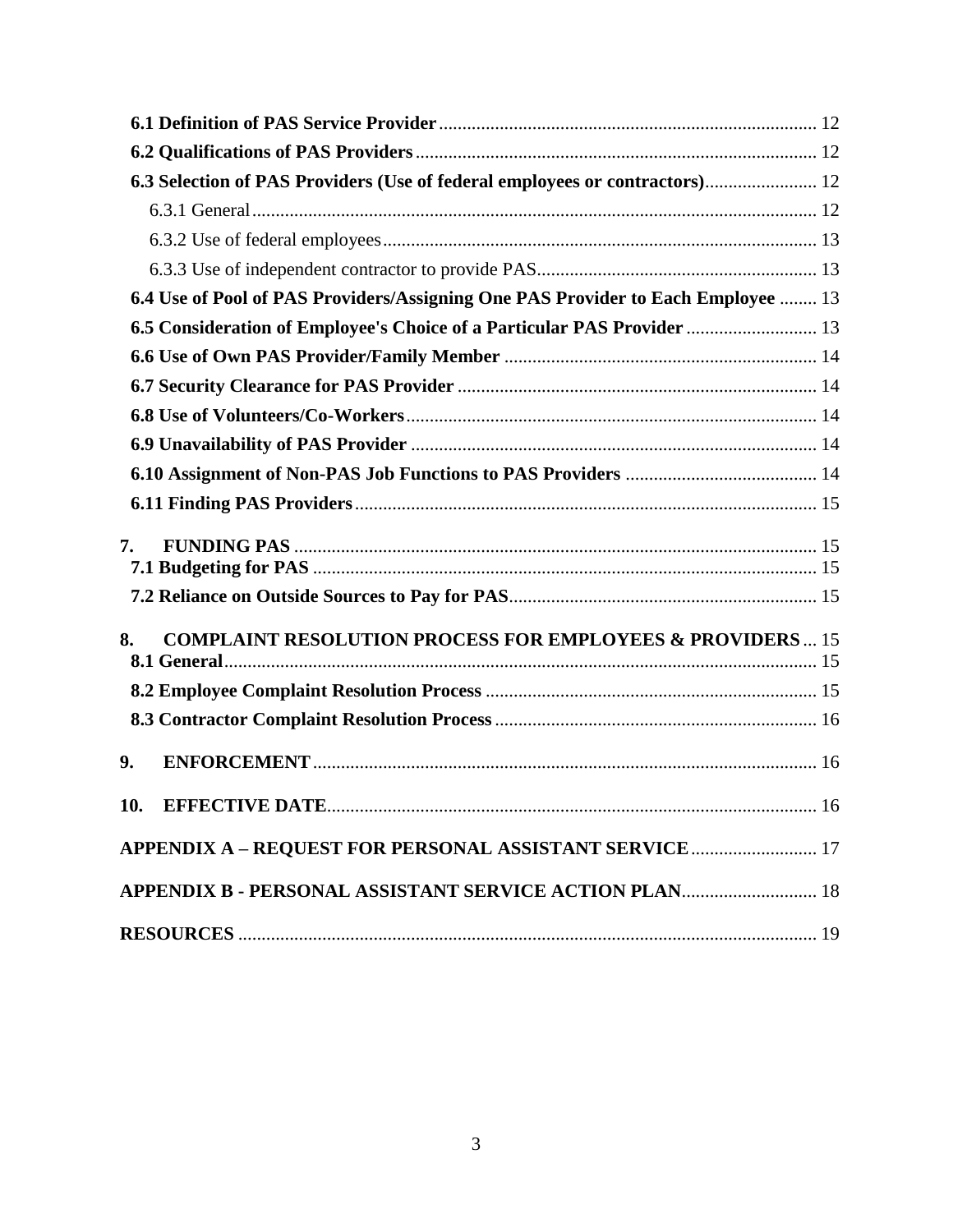# **Defense Contract Management Agency (DCMA) Personal Assistance Services (PAS) under Section 501 of the Rehabilitation Act**

## <span id="page-3-0"></span>**1. BACKGROUND**

#### <span id="page-3-1"></span>**1.1 Overview**

On January 3, 2017, the Equal Employment Opportunity Commission (EEOC) amended the regulations implementing Section 501 of the Rehabilitation Act of 1973 (Section 501 Rule). Section 501 Rule prohibits the federal government from discriminating in employment on the basis of disability and requires the federal government to engage in affirmative action for individuals with disabilities. As part of its obligation to engage in affirmative action, federal agencies are required by the new rule to provide Personal Assistance Services (PAS) to individuals who need them because of certain disabilities. *See Title* 29 *C.F.R. § 1614.203(d) (5).*

Personal Assistance Services (PAS) are services that provide assistance to individuals with targeted disabilities to perform basic activities of daily living, such as removing and putting on outerwear, eating, using the restroom, or providing travel assistance for an employee with a mobility impairment. The Section 501 Rule requires federal agencies to provide PAS and reasonable accommodations to certain employees who have targeted disabilities unless doing so would impose an undue hardship on the agency. Federal agencies cannot discriminate against an individual based on the need for PAS.

#### <span id="page-3-2"></span>**1.2 Requirement to Provide PAS**

The Office of the Secretary of Defense, the military departments, the defense agencies, the Department of Defense (DoD) field activities, and all other organizational entities within the DoD (referred to collectively as "DoD Components") are required to provide reasonable accommodations to individuals with disabilities if doing so would enable them to apply for a job, perform job functions, or enjoy the benefits and privileges of employment, absent undue hardship. For example, Defense Contract Management Agency (DCMA) may be required to provide sign language interpreters, readers, and assistance with note taking or photocopying, or permission to use a job coach as a reasonable accommodation.

The new Section 501 Rule requires DoD Components to provide PAS to individuals with targeted disabilities assistance to perform basic activities of daily living. For example, the agency may be required to provide individuals with targeted disabilities assistance with removing and putting on outerwear, eating, using the restroom, or providing travel assistance for an employee with a mobility impairment.

#### <span id="page-3-3"></span>**1.3 Expected Cost of PAS**

The number of individuals with targeted disabilities that will require PAS is estimated to be very low. In the event that resources available to the Agency are insufficient to grant an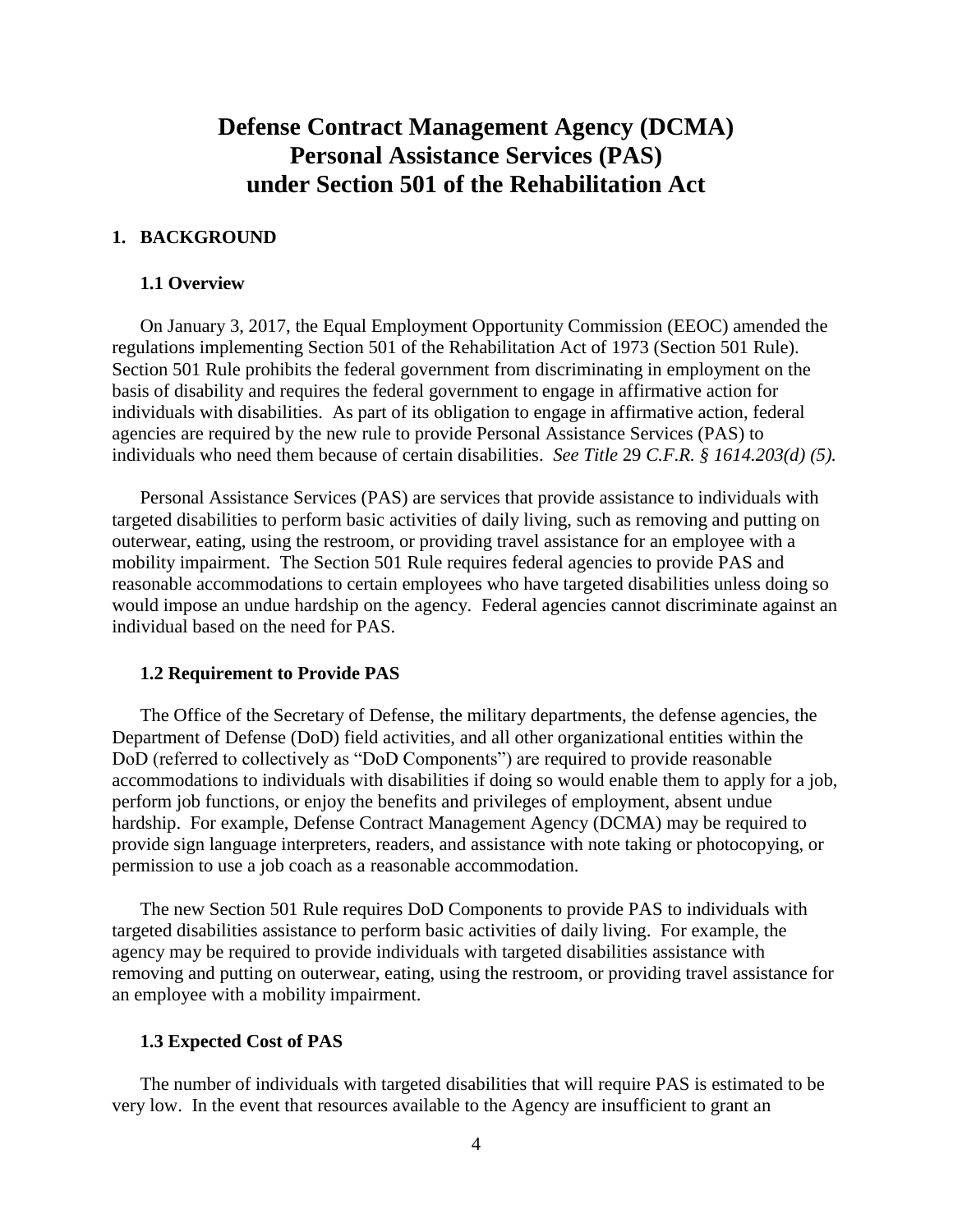individual's request for PAS, the Agency may deny the request on the grounds that it would impose an undue hardship.

## <span id="page-4-0"></span>**1.4 Affirmative Action Plan**

The Section 501 Rule requires the DoD Components to prepare and submit to the EEOC for approval, an affirmative action plan that includes a copy of its PAS procedures and information on its efforts to implement them. The affirmative action plan must be submitted every year.

## <span id="page-4-1"></span>**1.5 Purpose and Organization**

The purpose of this document is to provide the Agency with guidance to meet its obligations under the Section 501 Rule by developing policies, practices, and procedures to ensure the provision of PAS for eligible employees.

The following topics are covered:

- Definition of PAS
- Nature and Scope of the Legal Obligation
- Relationship Between Reasonable Accommodation and PAS
- Process for Requesting PAS
- Selection and Evaluation of Providers
- Funding PAS
- Complaint Resolution Process for Employees and PAS Providers
- Enforcement
- Effective Date

## <span id="page-4-2"></span>**2. DEFINITION OF PAS**

The term "personal assistance services" means assistance with performing activities of daily living that an individual would typically perform if he or she did not have a disability, and that is not otherwise required as a reasonable accommodation. For example, assistance in removing and putting on clothing, eating, and using the restroom. *See 29 CFR 1614.203(a) (5).*

The Section 501 Rule does not attempt to list every activity that might constitute PAS. The Agency is only required to provide PAS when the individual is working and while he or she is on work-related travel.

Personal Assistant Service does not include, for example, performing medical procedures (e.g., administering shots) or medical monitoring (e.g., monitoring blood pressure). The DCMA is not required to provide additional services to employees with disabilities, including services with getting to and from work, identifying transportation options and accessing transportation, assistance with becoming familiar with surroundings, and informational and navigational awareness as well as lightweight communication.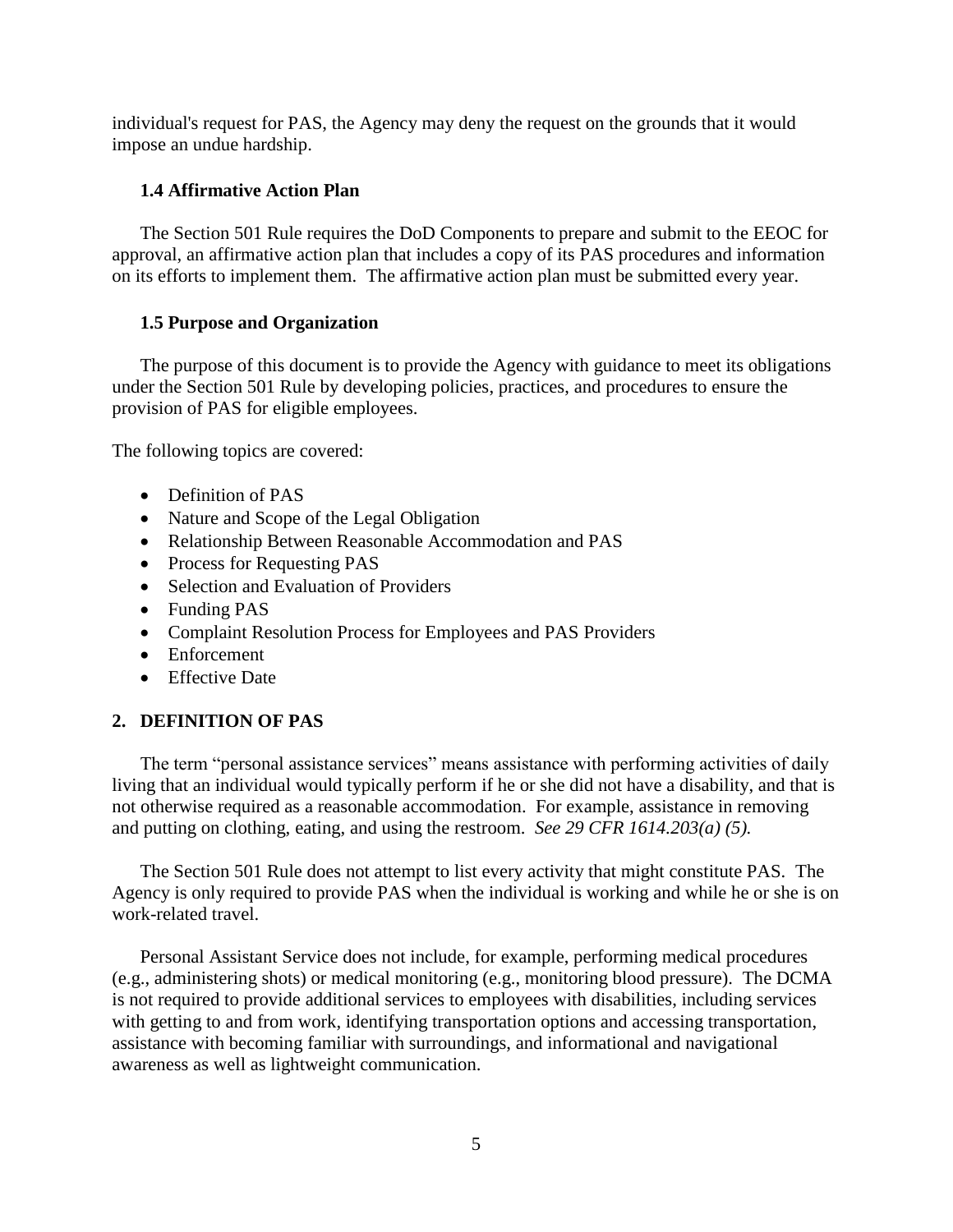## <span id="page-5-0"></span>**3. NATURE AND SCOPE OF LEGAL OBLIGATION**

## <span id="page-5-1"></span>**3.1 General**

Under the Section 501 Rule, the affirmative action plan requires the Agency to provide an employee with PAS during work hours and job-related travel according to *Title 29 CFR 1614.203(d) (5) (i)*, including when:

- The employee requires such services because of a targeted disability;
- Provision of such services would, together with any reasonable accommodations enable the employee to perform the essential functions of his or her position; and
- Provision of such services would not impose undue hardship on the agency.

## <span id="page-5-2"></span>**3.2 Eligibility of Individual**

The DCMA is only required to provide PAS to an individual if:

- The individual is an employee of the Agency;
- The individual has a targeted disability;
- The individual requires the services because of his or her targeted disability;
- The individual will be able to perform the essential functions of the job, without posing a direct threat to safety, once PAS and any reasonable accommodations have been provided; and
- Providing PAS will not impose undue hardship on the Agency.

Targeted disabilities are a subset of conditions that would be considered disabilities under the Rehabilitation Act refer to [https://www.opm.gov/Forms/pdf\\_fill/sf256.pdf](https://www.opm.gov/Forms/pdf_fill/sf256.pdf). The federal government has recognized that qualified individuals with targeted disabilities face significant barriers to employment that are above and beyond the barriers faced by people with the broader range of disabilities. However, not everyone with a targeted disability will be entitled to PAS under the new regulations, because only some individuals with targeted disabilities require assistance with basic activities like eating and using the restroom. Impairments that are more likely to result in the need for PAS include, for example, missing limbs or paralysis due to spinal cord injury.

Targeted disabilities include the following:

- Developmental disability, for example, autism spectrum disorder
- Traumatic brain injury
- Deaf or serious difficulty hearing, benefiting from, for example, American Sign Language, Communication Access Real-Time (CART), hearing aids, a cochlear implant and/or other supports
- Blind or serious difficulty seeing even when wearing glasses
- Missing extremities (arm, leg, hand and/or foot)
- Significant mobility impairment, benefiting from the utilization of a wheelchair, scooter, walker, leg brace(s) and/or other supports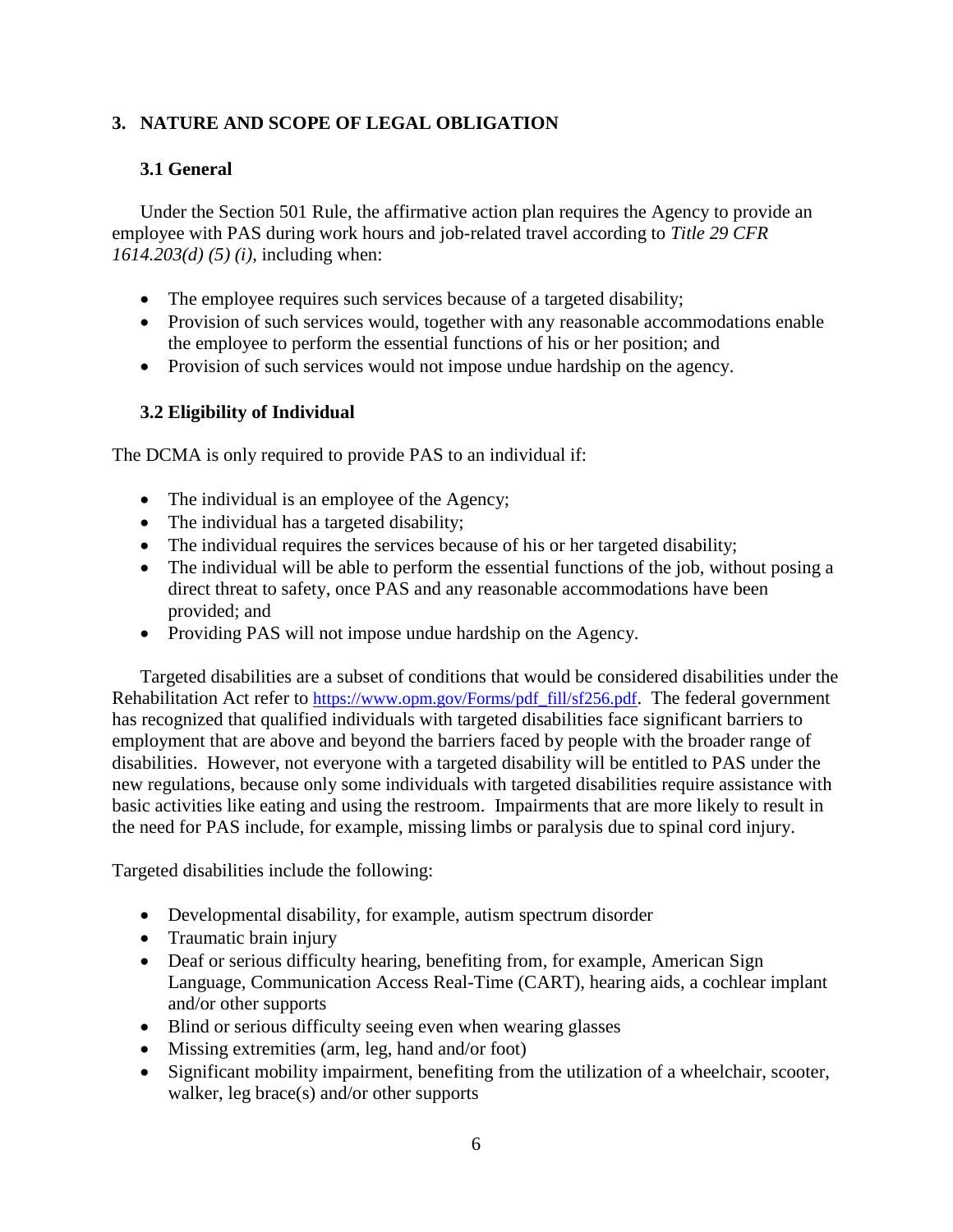- Partial or complete paralysis (any cause)
- Epilepsy or other seizure disorders
- Intellectual disability
- Significant psychiatric disorder, for example, bipolar disorder, schizophrenia, posttraumatic stress disorder (PTSD), or major depression
- Dwarfism
- Significant disfigurement, for example, disfigurements caused by burns, wounds, accidents, or congenital disorders

#### <span id="page-6-0"></span>**3.3 Prohibition against Taking Adverse Action**

Under the Section 501 Rule, the affirmative action plan prohibits the Agency from taking adverse actions against job applicants or employees based on their need for, or perceived need for PAS. *See Title 29 CFR 1614.203(d) (5) (iii).*

#### <span id="page-6-1"></span>**3.4 Scope of Obligation**

The Section 501 Rule requires the Agency to provide PAS to employees who, because of a targeted disability, require such assistance in order to be at work, or participate in work-related travel. This includes providing PAS for employees to participate in employer-sponsored events, to the same extent as they must provide reasonable accommodations. The Rehabilitation Act requires reasonable accommodations that enable employees with disabilities to enjoy benefits and privileges of employment equal to those enjoyed by similarly situated employees without disabilities. Benefits and privileges of employment include physical access to spaces available to all employees (such as cafeterias or break rooms), employer-sponsored training, and employersponsored social events.

The Section 501 Rule only requires the Agency to provide PAS providers who will assist the employee with removing and putting on clothing, eating, using the restroom and similar activities to individuals with a targeted disability. The rule does not require the Agency to provide services that the individual does not need in order to participate in the workplace, or services that are needed for reasons other than disability. Further, the Section 501 Rule does not require DCMA to hire an assistant to perform essential functions of the individual's job, or to perform tasks that the individual can perform on his or her own.

#### <span id="page-6-2"></span>**3.5 Undue Hardship**

Under the Section 501 Rule, the term "undue hardship" has the same meaning that it has in the reasonable accommodation context as set forth in *Title* 29 CFR part 1630. Granting a request for PAS will impose undue hardship on the Agency if it would result in "significant difficulty or expense."

Undue hardship considers the nature, extent, and cost of an accommodation or providing PAS in relation to the impact of the accommodation or the requirement to provide PAS on the operation of the Agency's business. The Section 501 Rule emphasizes that, as with reasonable accommodation, the determination of whether granting an individual's request for PAS would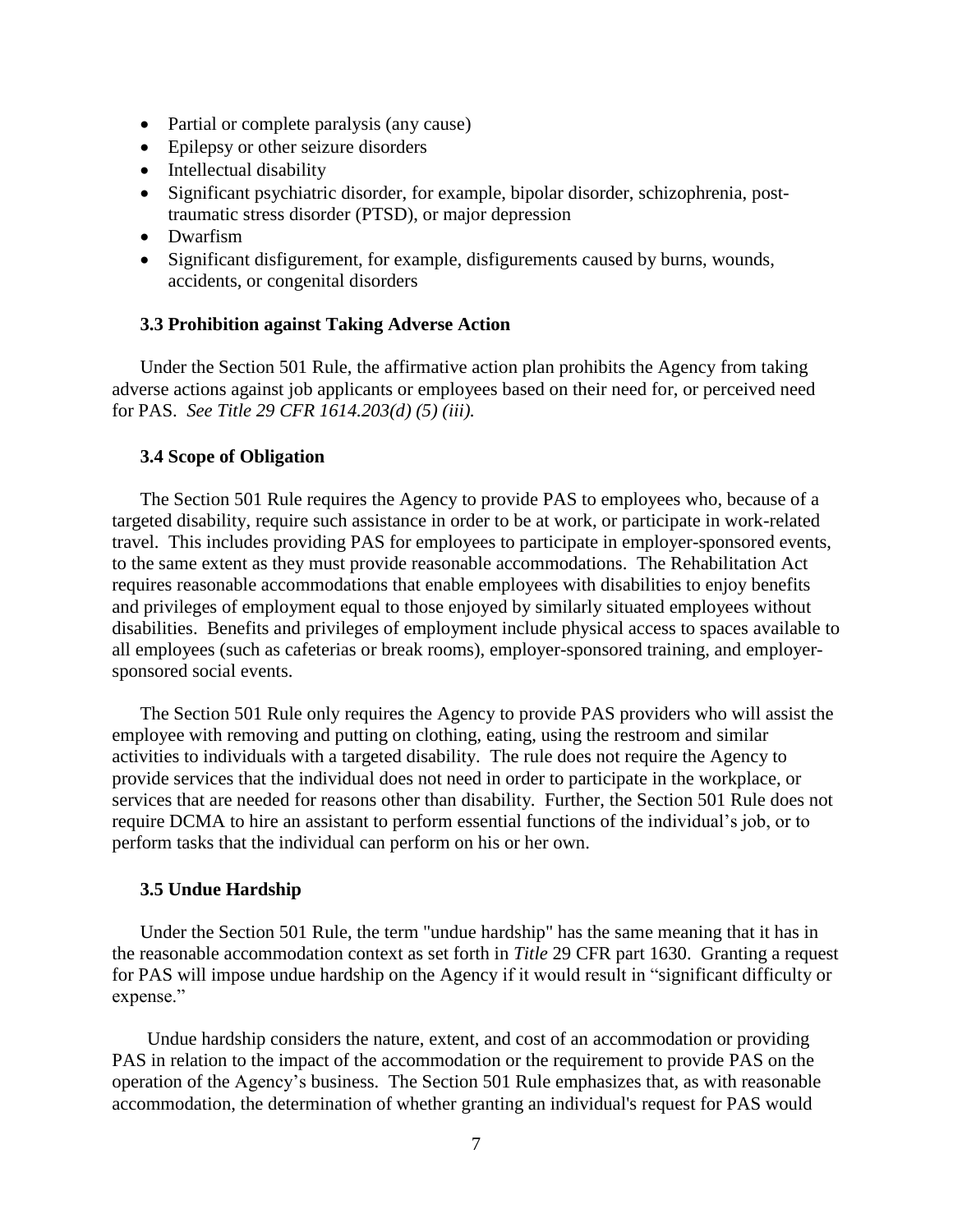impose "significant" difficulty or expense and must take into account all resources available to the Agency as a whole. The Agency's written reasonable accommodation procedures explain the term's meaning and application.

#### <span id="page-7-0"></span>**4. RELATIONSHIP BETWEEN REASONABLE ACCOMMODATION AND PAS**

#### <span id="page-7-1"></span>**4.1 General**

Reasonable accommodations include services that assist an individual to perform job-related tasks, such as sign language interpreters who enable individuals who are deaf to communicate with coworkers, and readers who enable individuals who are blind or have learning disabilities to read printed text. Other examples of reasonable accommodations include assistance in filing or manipulating paper documents and retrieving work materials that are out of reach. The Agency's obligation to provide reasonable accommodations is unchanged by the new Section 501 Rule.

The PAS allows individuals to perform activities of daily living that an individual would typically perform if he or she did not have a targeted disability such as assistance in removing and putting on outerwear, eating, using the restroom, or providing travel assistance for an employee with a mobility impairment. The PAS does not assist individuals with disabilities to perform their specific job functions.

The PAS does not require the Agency to assist employees in reviewing documents, answering questions that come through a call-in center, typing or reading work materials because those types of job-related services are already required as reasonable accommodations, absent undue hardship (DCMA would not be required to provide these specific accommodations if an alternative would be both less expensive and equally effective).

#### <span id="page-7-2"></span>**4.2 Reasonable Accommodations during Work-Related Travel**

The DCMA may be obligated to pay the cost of a travel attendant to travel with an employee as a reasonable accommodation. *Title 29 CFR part 1630, app.1639.2 (o)* states that it may be a reasonable accommodation for an employer to provide the reimbursement of travel expenses for family members or other attendants (a travel attendant) needed by an employee with a disability to make work-related travel possible. When assignment of work-related travel results in an employee's inability to rely on his or her usual source of PAS during both work and off-work hours, the Agency will be required to provide a travel attendant at all times during that workrelated travel, independent of the new regulations, as a reasonable accommodation. Each trip taken by an employee is considered a unique event and must be carefully considered as to how best provide the accommodation. For example, one trip might involve a single overnight stay, while another might involve being on travel for several weeks.

Even if an employee's usual PAS provider is available during work-related travel, the Agency will be required to pay any additional costs related to providing a travel attendant while on travel, such as transportation costs for the PAS provider, as a reasonable accommodation.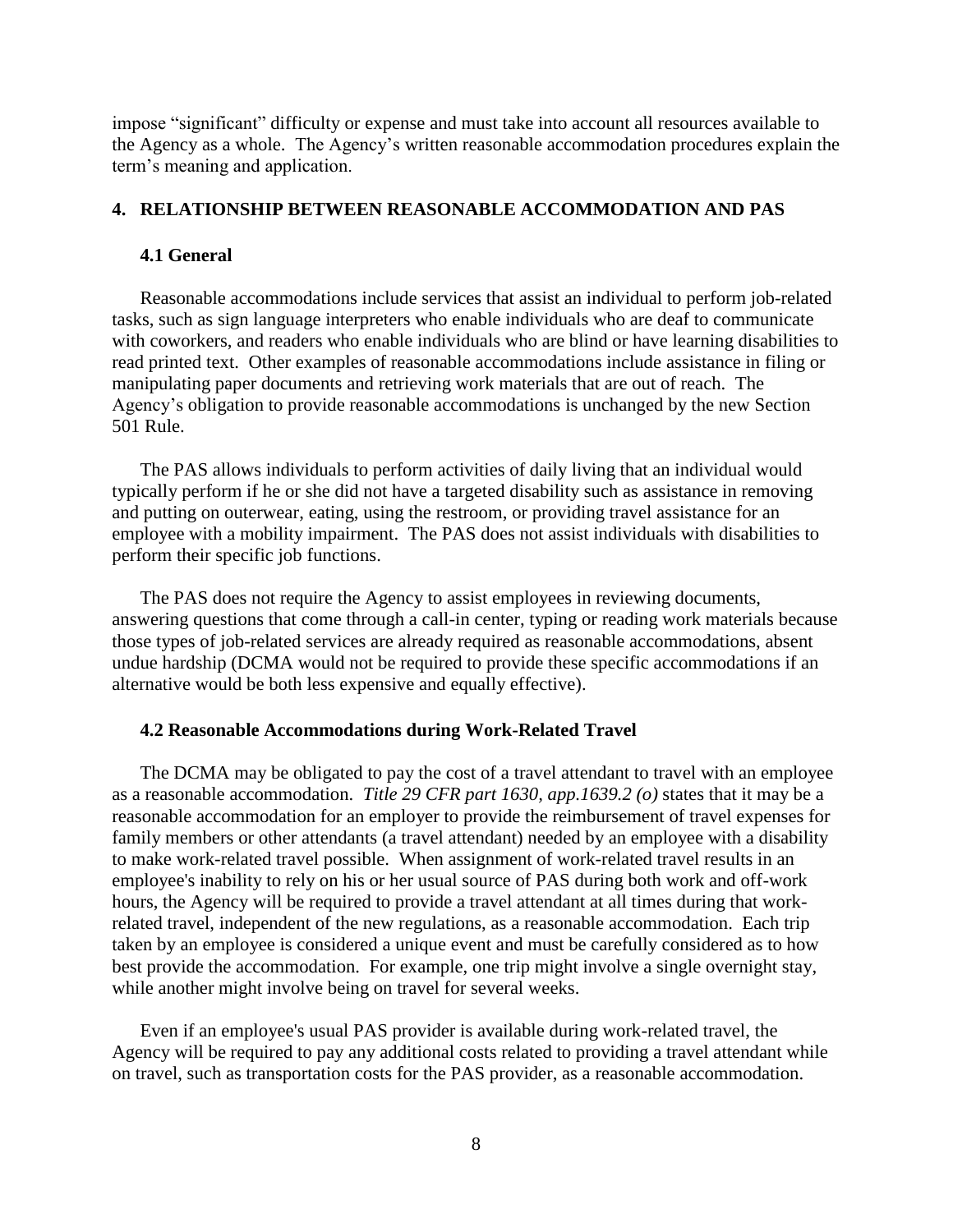The Agency will always have the option of exploring with the employee the alternative of arranging for a travel attendant at the destination site, rather than paying for the employee's travel attendant to travel with him/her. This option can be explored even if the PAS is prepared to travel with the employee. If an employee insists on taking his or her PAS on work-related travel, the Agency may request justification to determine if the request is reasonable. The DCMA will recognize the delicate and intimate work of a PAS and not automatically assume that anyone will suffice.

#### <span id="page-8-0"></span>**4.3 Teleworking**

The Section 501 Rule specifies that PAS must be provided during "work hours." The term "work hours" includes time that an employee is teleworking, whether the telework is part of the Agency's telework program available to all employees or is being provided as a reasonable accommodation. There is no legal reason to treat the provision of PAS for workers who are teleworking any differently from the provision of other services by individuals as a reasonable accommodation, such as sign language interpreters and readers. Determination of whether PAS can be provided to an employee who is teleworking should be made on a case-by-case basis as are decisions about reasonable accommodations. It is important not to revoke an individual's permission to telework because he/she is entitled to PAS under the new Section 501 Rule.

## <span id="page-8-1"></span>**5. PROCESS FOR REQUESTING PAS**

#### <span id="page-8-2"></span>**5.1 Adoption of Written Policies and Procedures**

The Section 501 Rule specifies that the affirmative action plan requires DCMA to adopt, post on its public web site, and make available to all job applicants and employees in written and accessible formats, procedures for processing requests for PAS. The Agency is required to state in the reasonable accommodation procedures that the process for requesting PAS, the process for determining whether such services are required, and the Agency's right to deny such requests when provision of the services would pose an undue hardship, are the same as for reasonable accommodation. *See Title 29 CFR 1614.203(d) (5) (v).*

#### <span id="page-8-3"></span>**5.2 Requesting PAS**

As with reasonable accommodation, an individual may request PAS by informing a supervisor, management, Disability Program Manager (DPM) or other appropriate individual that he/she needs assistance with daily life activities because of a targeted disability. The individual does not need to mention Section 501 or the EEOC's regulations explicitly, or use terms such as "PAS" or "affirmative action" to trigger the Agencies obligation to consider the request.

The request for a personal assistant is initiated when a DCMA employee's first line supervisor or management receives a verbal and/or written request. The process may also begin when the employee contacts the Agency's DPM, either verbally or in writing.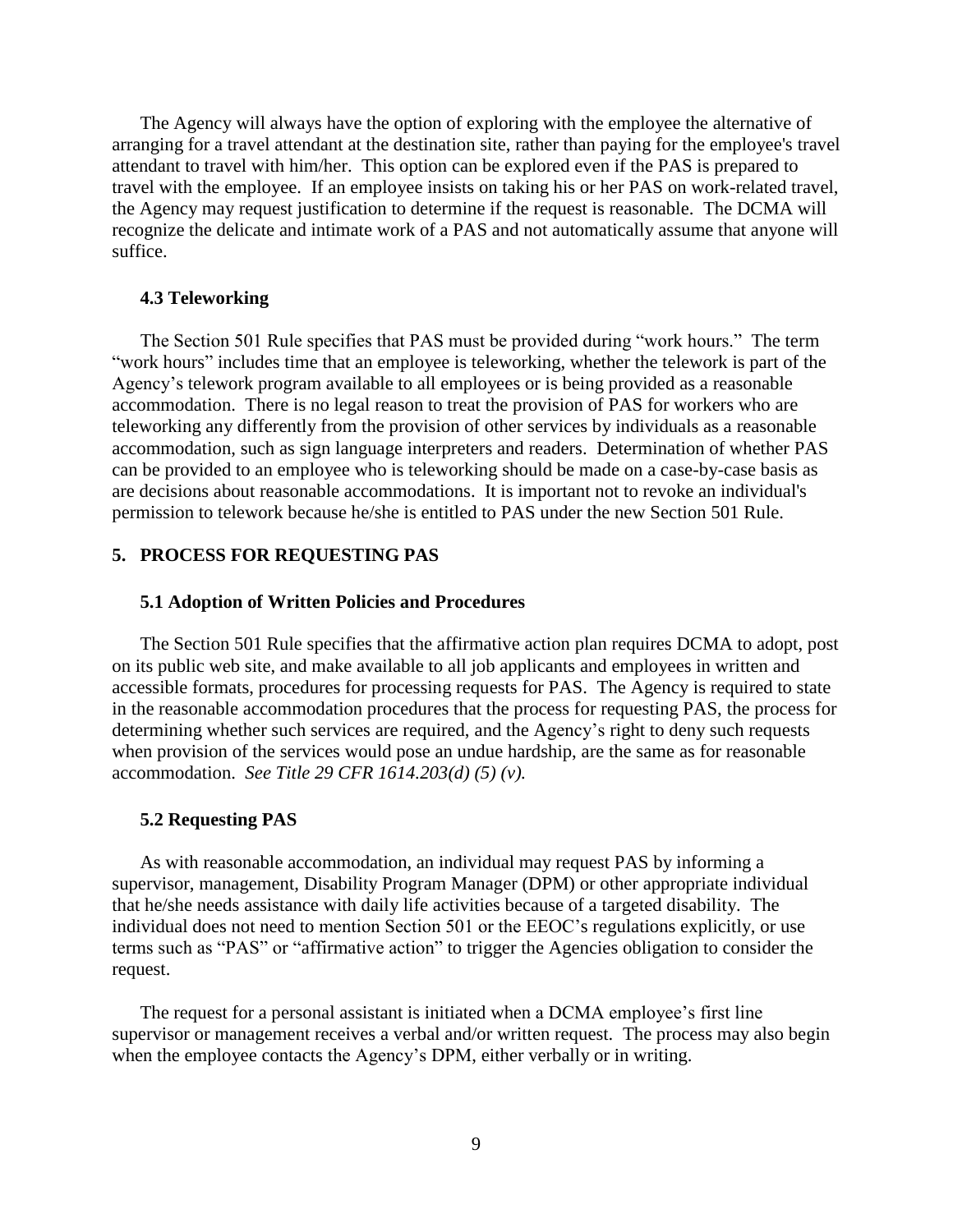An employee wishing to request a personal assistant must submit a verbal or written request to his/her first line supervisor. Employees submitting a verbal request may subsequently be asked to provide a written request for internal record keeping purposes only. The verbal request will initiate the process even though a written request may follow. Written requests must be submitted on the DCMA Reasonable Accommodations Request/Personal Assistant Service Form (Appendix A).

Requests for a personal assistant submitted to any Agency official other than the employees' first line supervisor will be immediately forwarded back to the supervisor for appropriate action. When an employee has requested a personal assistant that he/she is likely to need on a repetitive basis, a verbal/written request is not required each time a personal assistant is needed.

A family member, friend, health professional, or other representative may request a personal assistant on behalf of an individual with a targeted disability. The supervisor should then confirm with the individual with the disability that he/she in fact wants a reasonable accommodation.

#### <span id="page-9-0"></span>**5.3 Role of EEO/DPM**

The DCMA is responsible for ensuring that the DPM is given sufficient resources and training to comply with the new Section 501 Rule. However, the rule provides that the process for requesting PAS, the process for determining whether such services are required, and the Agency's right to deny such requests when provision of the services would pose an undue hardship, are the same as for reasonable accommodations. *See Title 29 C.F.R. § 1614.203(d) (5) (v)*.

#### <span id="page-9-1"></span>**5.4 Determining/Documenting Need**

To determine whether an individual is entitled to PAS and the nature of the required services, DCMA should use the same type of informal interactive process used for reasonable accommodation. The Agency should expect the process to be brief in most cases. An employee is not likely to request assistance with activities such as removing or putting on clothing, eating, or using the restroom unless it is truly necessary, and, in general, such assistance is only necessary for individuals who have targeted disabilities such as paralysis and missing limbs. For further information on the interactive process, refer to the EEOC's [Enforcement Guidance on](https://www.eeoc.gov/policy/docs/accommodation.html#requesting)  [Reasonable Accommodation and Undue Hardship Under the Americans With Disabilities Act](https://www.eeoc.gov/policy/docs/accommodation.html#requesting) (October 2002). <https://www.eeoc.gov/policy/docs/accommodation.html#workplace>

#### <span id="page-9-2"></span>**5.5 Interactive Process**

When an employee with a disability makes a request for PAS in the workplace, the interactive process is initiated. If required, a disability determination must be made, an analysis completed, and an "Action Plan" developed. If an Action Plan exists for a different type of PAS service, such plan should be updated with an addendum describing the new PAS service.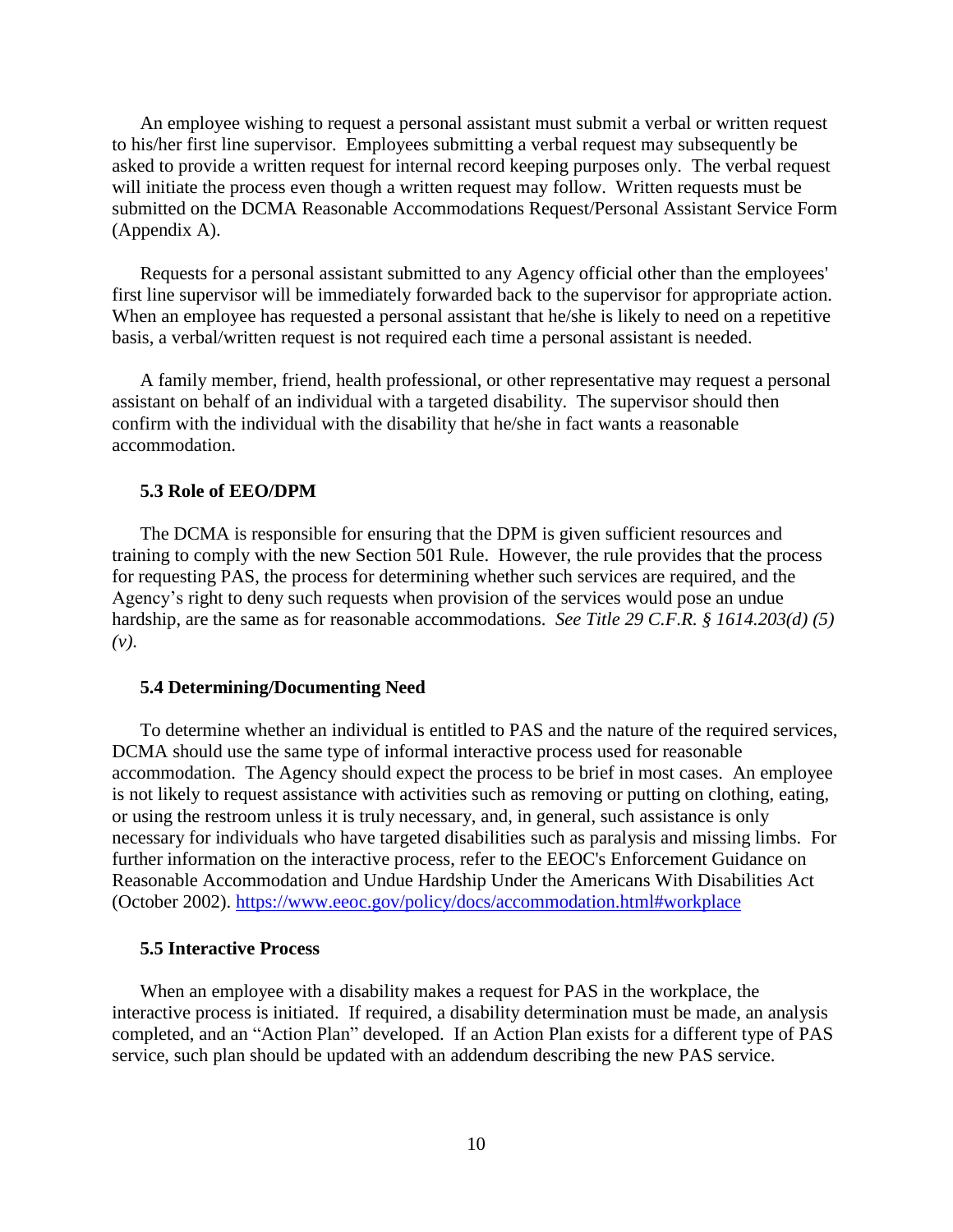The Action Plan/Action Plan Addendum will include frequency, duration, and type of tasks to be performed in the most general terms. Both the employee and his/her supervisor/decision maker must sign the Action Plan/Action Plan Addendum and return it to the responsible staff prior to the start of PAS. (Appendix B).

The Agency will order the PAS and provide the employee and supervisor/decision maker with information instructing them on scheduling and canceling services as needed. The PAS provider will be provided with the following:

- Employee's name and contact information
- Work site location name and address
- Start date
- End date if applicable
- General schedule of services
- General description of tasks to be provided, as agreed upon in the Action Plan/Action Plan Addendum.

The PAS provider will meet with the employee to review the details of the individual's needs, tasks to be performed, and the manner in which tasks are to be performed. The PAS provider will document specific needs for their own information and recordkeeping, but will not share such personal information with the Agency supervisor/decision maker.

In the event that the PAS provider believes that services requested by the employee with a disability falls outside of the Agency's written contract/agreement or the employee with a disability believes that he/she is not receiving appropriate services, both parties should immediately contact the DPM coordinator. The DPM will work with the employee and the PAS provider to resolve the situation. The supervisor/decision maker may need to be involved in some situations to assist with the resolution.

The employee must notify the DPM coordinator immediately if there are any changes needed to the services currently in place. The PAS coordinator will work with the employee and his/her supervisor/decision maker to address these changes. Changes in the type, manner or frequency of service cannot be made without consultation with and approval of the supervisor/decision maker.

The employee will be asked to acknowledge receipt of the PAS by signing paperwork provided by the PAS provider describing services provided. The schedule for PAS could be daily, weekly, or monthly, as established in the contract between DCMA and the PAS provider. If the employee believes that there is a discrepancy between what is listed on the paperwork and actual services received, he or she should notify the DCMA coordinator immediately.

#### <span id="page-10-0"></span>**5.6 Self-Identification (Office of Personnel Management (OPM) SF 256)**

The Agency cannot require an employee to complete a self-identification form regarding whether he or she is an individual with a disability, such as OPM's voluntary "Self-Identification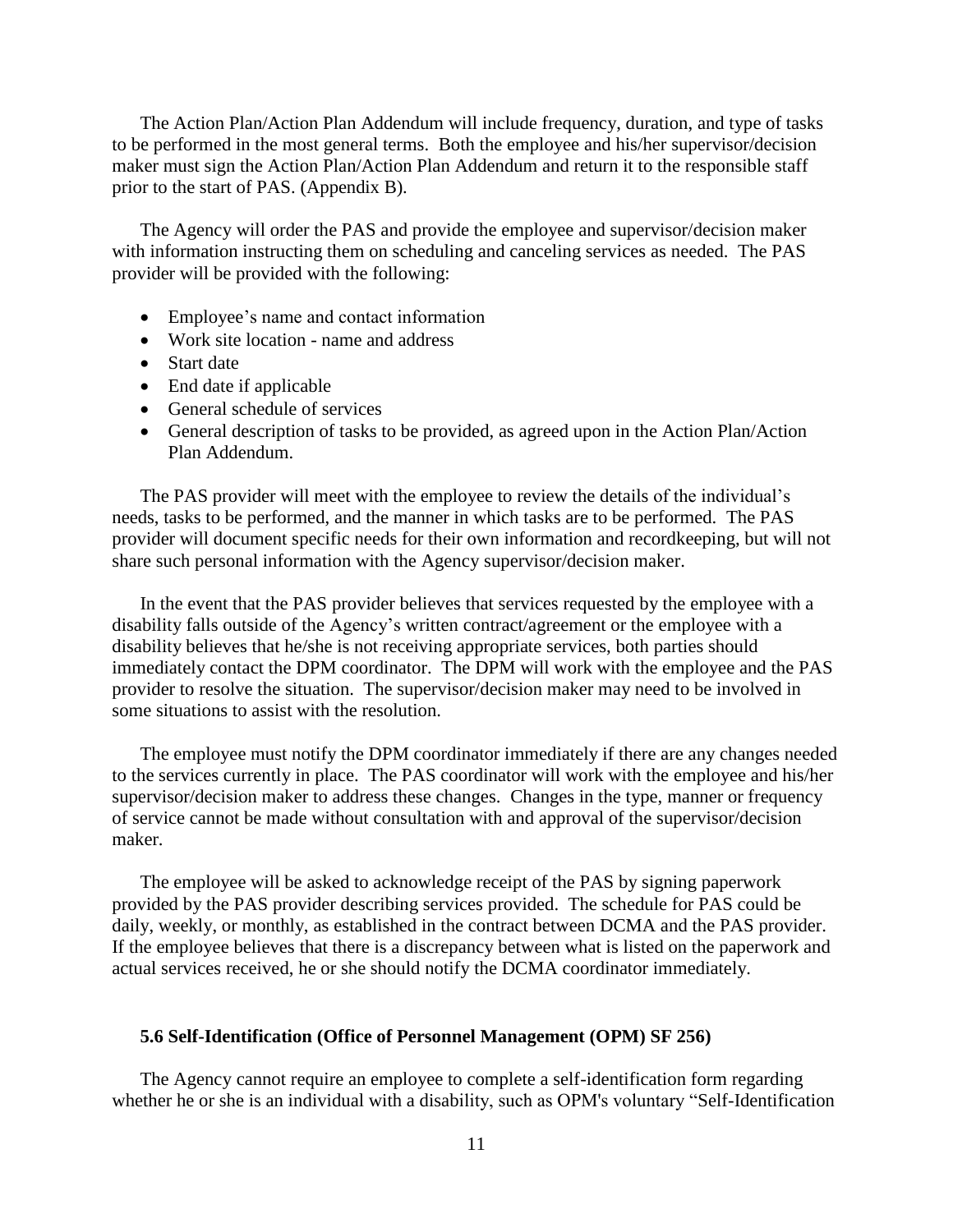of Disability" form (SF-256) or any other self-identification form. The DCMA cannot require the completion of the form as a condition of receiving PAS. However, the Agency may count an individual who is receiving PAS in its annual disability workforce analysis, even if the individual does not self-identify as having a disability. *See Title 29 C.F.R. § 1614.203(d) (6) (ii).*

## <span id="page-11-0"></span>**5.7 Confidentiality and Privacy**

The Rehabilitation Act prohibits the disclosure of medical information except in certain limited situations. Information that is otherwise confidential under the Rehabilitation Act may be shared only with individuals involved in the PAS process who need to know the information to consider PAS for a specific individual.

## <span id="page-11-1"></span>**6. SELECTION AND EVALUATION OF PAS PROVIDERS**

## <span id="page-11-2"></span>**6.1 Definition of PAS Service Provider**

The term "personal assistance service provider" means an employee or independent contractor whose primary job functions include provision of PAS. *See Title 29 CFR 1614.203(a) (5).*

Under the Section 501 Rule, the affirmative action plan must state that PAS must be performed by a PAS provider.

- PAS providers are permitted to provide PAS services to more than one individual.
- PAS providers are permitted to perform tasks unrelated to PAS services if it does not result in failure to provide required PAS in a timely manner.

*See Title 29 CFR 1614.203(d) (5) (ii).*

## <span id="page-11-3"></span>**6.2 Qualifications of PAS Providers**

The Agency shall establish qualifications for PAS providers. The PAS need not be provided by a person who has medical training or qualifications.

## <span id="page-11-4"></span>**6.3 Selection of PAS Providers (Use of federal employees or contractors)**

## 6.3.1 General

<span id="page-11-5"></span>The DCMA may use federal employees, independent contractors, or a combination of employees and contractors. The Agency also has discretion as to how to classify their PAS providers concerning pay grade, benefits, and leave.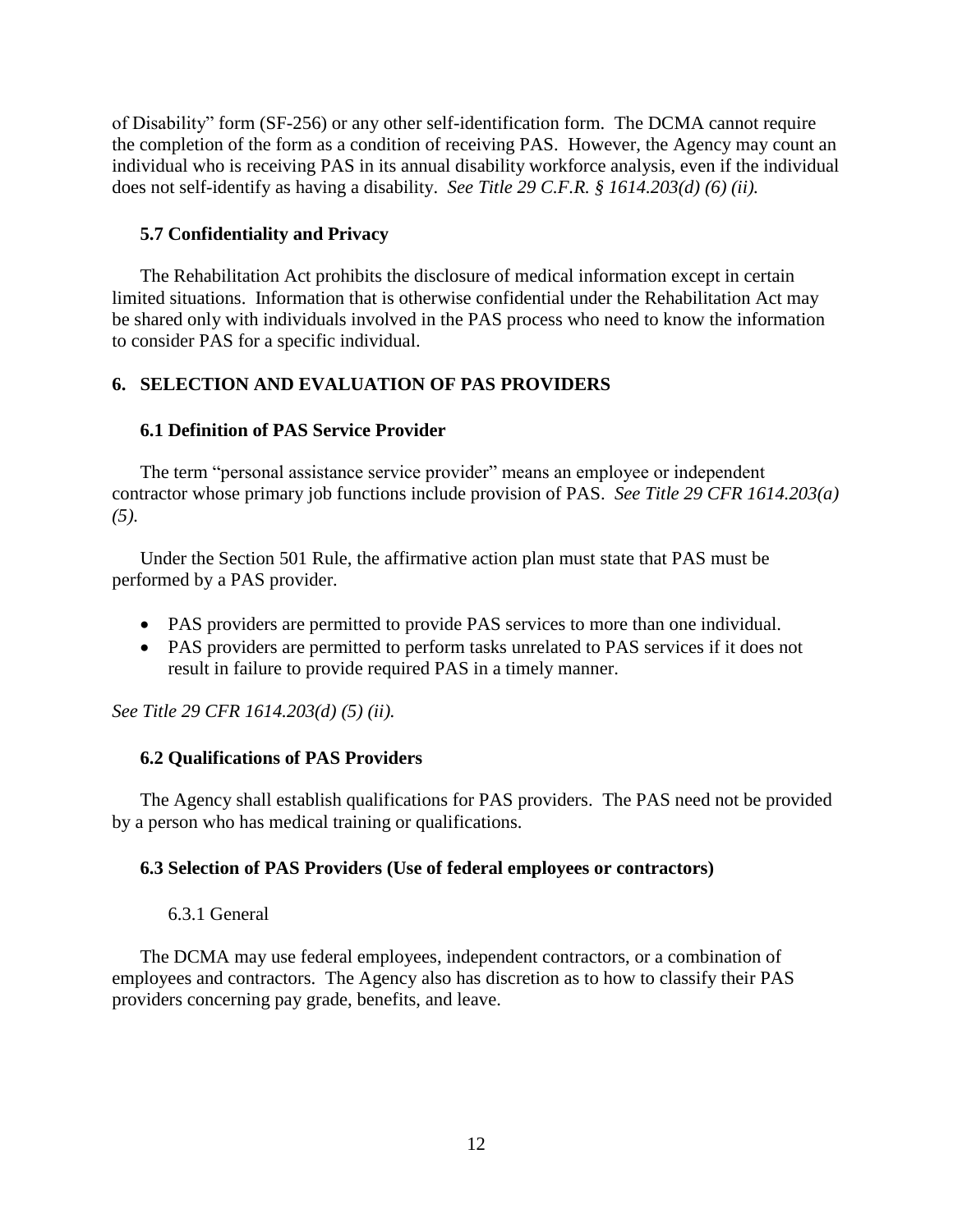6.3.2 Use of federal employees

<span id="page-12-0"></span>The Agency can use Schedule A to fill positions on a full time, part-time, or temporary basis, as needed. The EEOC has issued a guide for federal agencies implementing reasonable accommodation procedures. [Attachment B](http://www.eeoc.gov/policy/docs/implementing_accommodation.pdf) to EEOC's [Enforcement Guidance on Reasonable](https://www.eeoc.gov/policy/docs/accommodation.html#requesting)  [Accommodation and Undue Hardship under the Americans with](https://www.eeoc.gov/policy/docs/accommodation.html#requesting) Disabilities Act includes sample language regarding the creation of staff assistance positions, including requesting staff assistant slots, use of staff assistants, hiring authority, and release of positions. *See Title [5 C.F.R.](http://www.ecfr.gov/cgi-bin/text-idx?rgn=div5&node=5:1.0.1.2.22#se5.1.213_13102)  § [213.3102.](http://www.ecfr.gov/cgi-bin/text-idx?rgn=div5&node=5:1.0.1.2.22#se5.1.213_13102)*

It is not appropriate to require a person who does not provide PAS or similar services as part of his or her job, to assist another employee with tasks such as eating and using the restroom. However, the Section 501 Rule does not prohibit the Agency from assigning the responsibility to perform PAS to an existing employee who already performs a similar service as part of his or her regular job. When utilize this strategy, DCMA should ensure that the resulting number of providers is sufficient to provide PAS in a timely manner.

6.3.3 Use of independent contractor to provide PAS.

<span id="page-12-1"></span>The DCMA may use appropriated funds to accomplish the purposes of the Rehabilitation Act when acting under the authority and the regulatory standards that govern its application. The Agency may contract or make other arrangements to use independent contractors to provide PAS.

#### <span id="page-12-2"></span>**6.4 Use of Pool of PAS Providers/Assigning One PAS Provider to Each Employee**

It is permissible to use a pool of PAS providers as long as each individual who is entitled to PAS under the Section 501 Rule receives them in a timely manner. If utilizing a pool of PAS providers would foreseeably result in some individuals not receiving services when they are needed, the Agency should increase the number of available providers or arrange for dedicated PAS providers.

#### <span id="page-12-3"></span>**6.5 Consideration of Employee's Choice of a Particular PAS Provider**

When hiring a PAS provider who will be exclusively assigned to an individual employee, or if that individual employee prefers a particular provider (e.g., because the provider has worked with him/her in the past), the Agency must give primary consideration to the employee's choice, to the extent permitted by law. It may not be possible to honor the individual's preferences in all cases and the Agency may choose a different provider. Examples of when DCMA may choose a different provider includes: when the individual's preferred provider is not qualified or less qualified than another PAS provider; if the Agency decides to utilize a pool of shared providers instead of dedicated providers; for reasons of cost or convenience; or if the Agency decides to have appropriate existing employees provide PAS for reasons of cost or convenience.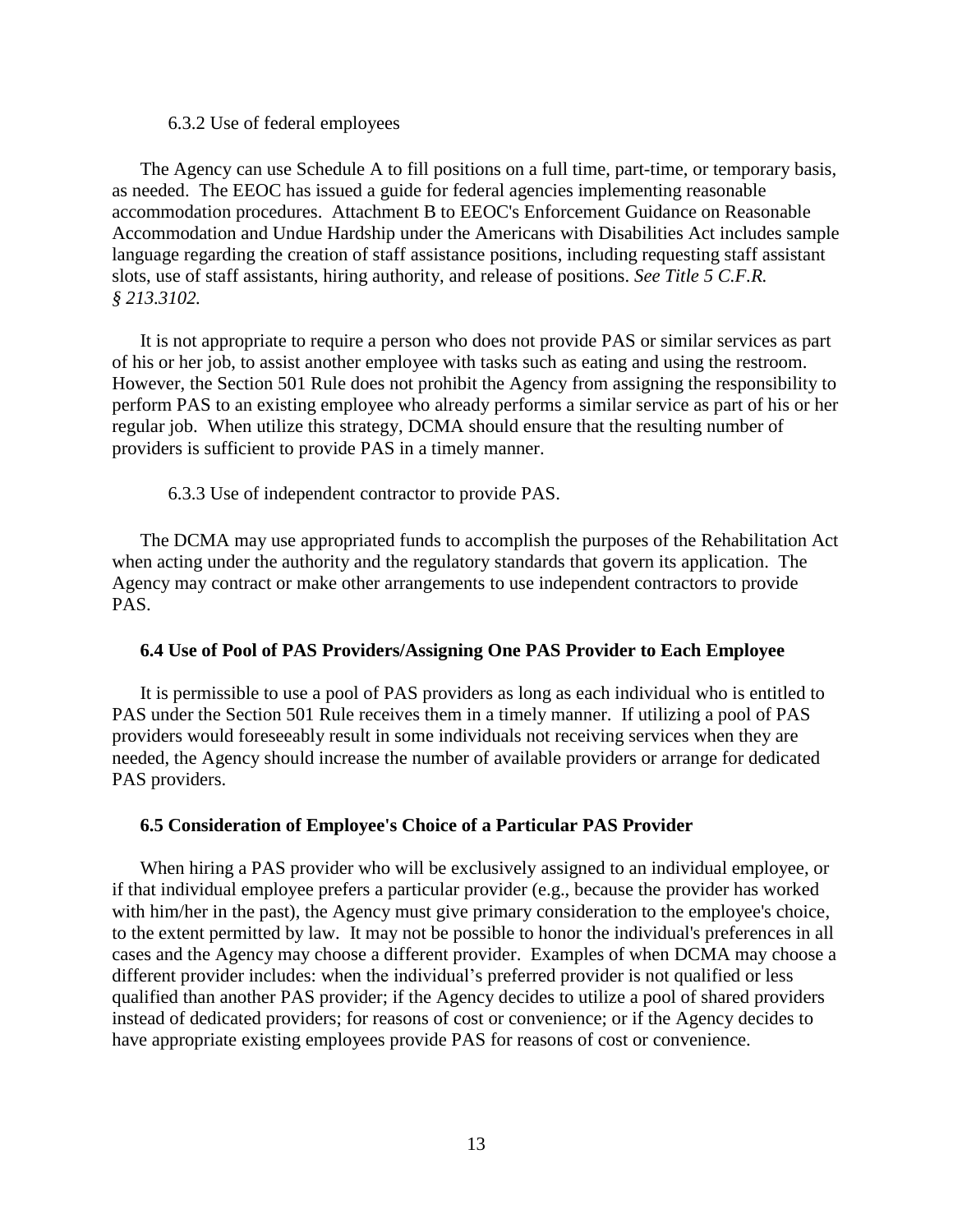#### <span id="page-13-0"></span>**6.6 Use of Own PAS Provider/Family Member**

An individual may request permission to bring his or her own PAS provider to work as a reasonable accommodation if the individual does not request that the DCMA assume the cost of providing the services. If the individual wants the Agency to assume the cost of providing the services, the Agency may have reasons to choose a different provider. If the individual's own PAS provider or family member is hired as a professional PAS provider at the Agency, the Agency must compensate the PAS provider as either a contractor or federal employee.

#### <span id="page-13-1"></span>**6.7 Security Clearance for PAS Provider**

If a PAS provider would have access to classified information, the Agency should find a provider who has, or who likely could obtain, the appropriate security clearance. Under some circumstances, finding such a provider may be sufficiently difficult as to constitute an undue hardship. If an individual with a targeted disability is unable to perform essential job functions because an appropriate PAS provider cannot be found, the Agency may consider the individual to be unqualified for the position.

#### <span id="page-13-2"></span>**6.8 Use of Volunteers/Co-Workers**

If a current employee volunteers to provide PAS for his/her co-worker, the supervisor should seek advice from legal counsel before agreeing to such an arrangement. Otherwise, the Agency could be subject to undue liability. It is recommended that managers take a case-by-case approach and only consider allowing co-workers to voluntarily assist employees with disabilities when the Agency does not face potential liability and the assistance does not substantially disrupt the workplace. Assistance with taking off and putting on a coat, as well as putting items in or taking items out of a bag or purse are examples of services that could be provided by a coworker. Before allowing a co-worker to assist with tasks such as chair transfers or assistance in using the restroom, the Agency should ensure that proper training is provided. Refer to the EEOC's [Enforcement Guidance on Reasonable Accommodation and Undue Hardship Under the](https://www.eeoc.gov/policy/docs/accommodation.html#requesting)  [Americans With Disabilities Act](https://www.eeoc.gov/policy/docs/accommodation.html#requesting) (October 2002).

<https://www.eeoc.gov/policy/docs/accommodation.html#workplace>

#### <span id="page-13-3"></span>**6.9 Unavailability of PAS Provider**

The PAS providers should notify the Agency of any absences as soon as possible, so that it can make alternative arrangements. Such arrangements could include, for example, contracting with different providers on a short-term basis, adjusting the schedules of shared PAS providers, or allowing the individual to telework if the employee can work at home without the need for PAS provided by the Agency.

#### <span id="page-13-4"></span>**6.10 Assignment of Non-PAS Job Functions to PAS Providers**

The Agency may employ PAS providers who also perform other work-related tasks. Sometimes these work-related tasks are those that are required as a reasonable accommodation. Other times, the work-related tasks are the type that any assistant would provide. If Agency does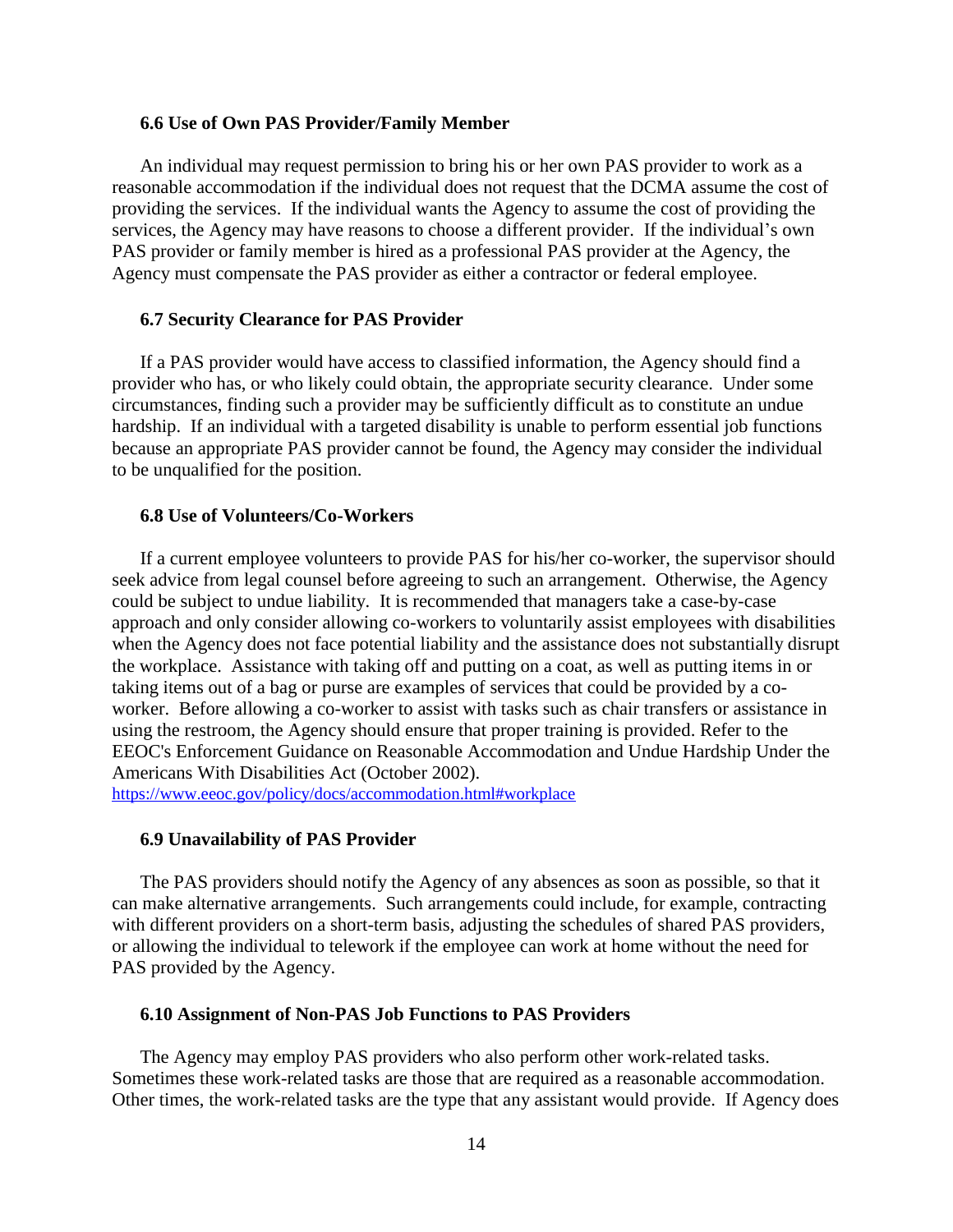assign additional duties to its PAS providers, it should ensure that those duties do not interfere with provision of PAS, and that all individuals who are entitled to PAS continue to receive them in a timely manner.

#### <span id="page-14-0"></span>**6.11 Finding PAS Providers**

Applicants for PAS provider positions may be found by advertising the opening on USAJOBS and other job posting boards. Other resources include local vocational rehabilitation offices, American Job Centers, centers for independent living, home care agencies, and referrals from the employee who requested PAS. Contractors are available through GSA Advantage.

## <span id="page-14-1"></span>**7. FUNDING PAS**

## <span id="page-14-2"></span>**7.1 Budgeting for PAS**

Although federal agencies are generally not permitted to use appropriated funds on personal expenses for employees, those restrictions do not apply to services that DCMA are legally required to provide in order to comply with the Section 501 Rule. Refer to GAO, Principles of Federal Appropriations Law, 4th ed., 2017 rev., ch. 3, § C.6, GAO-17-797SP (Washington, D.C.: SEP. 2017). https://www.gao.gov/assets/690/687162.pdf

## <span id="page-14-3"></span>**7.2 Reliance on Outside Sources to Pay for PAS**

The DCMA may consider all available resources when arranging for PAS, such as a state or veterans' rehabilitation agency. However, the agency is ultimately responsible for ensuring that the services are provided in a timely manner and cannot rely on external availability of PAS as a reason for denying an employee's request.

## <span id="page-14-4"></span>**8. COMPLAINT RESOLUTION PROCESS FOR EMPLOYEES & PROVIDERS**

## <span id="page-14-5"></span>**8.1 General**

In the event that the PAS provider believes that the services requested falls outside of the Agency's written contract/agreement or the employee believes that he or she is not receiving appropriate services, both parties should immediately contact the DPM. The DPM coordinator will work with the employee, and the PAS provider to resolve the situation. The supervisor/decision maker may need to be involved in some situations to assist with the resolution.

## <span id="page-14-6"></span>**8.2 Employee Complaint Resolution Process**

If a complaint by an employee is not resolved on an informal basis, the formal complaint resolution process applicable to resolving reasonable accommodation requests shall apply.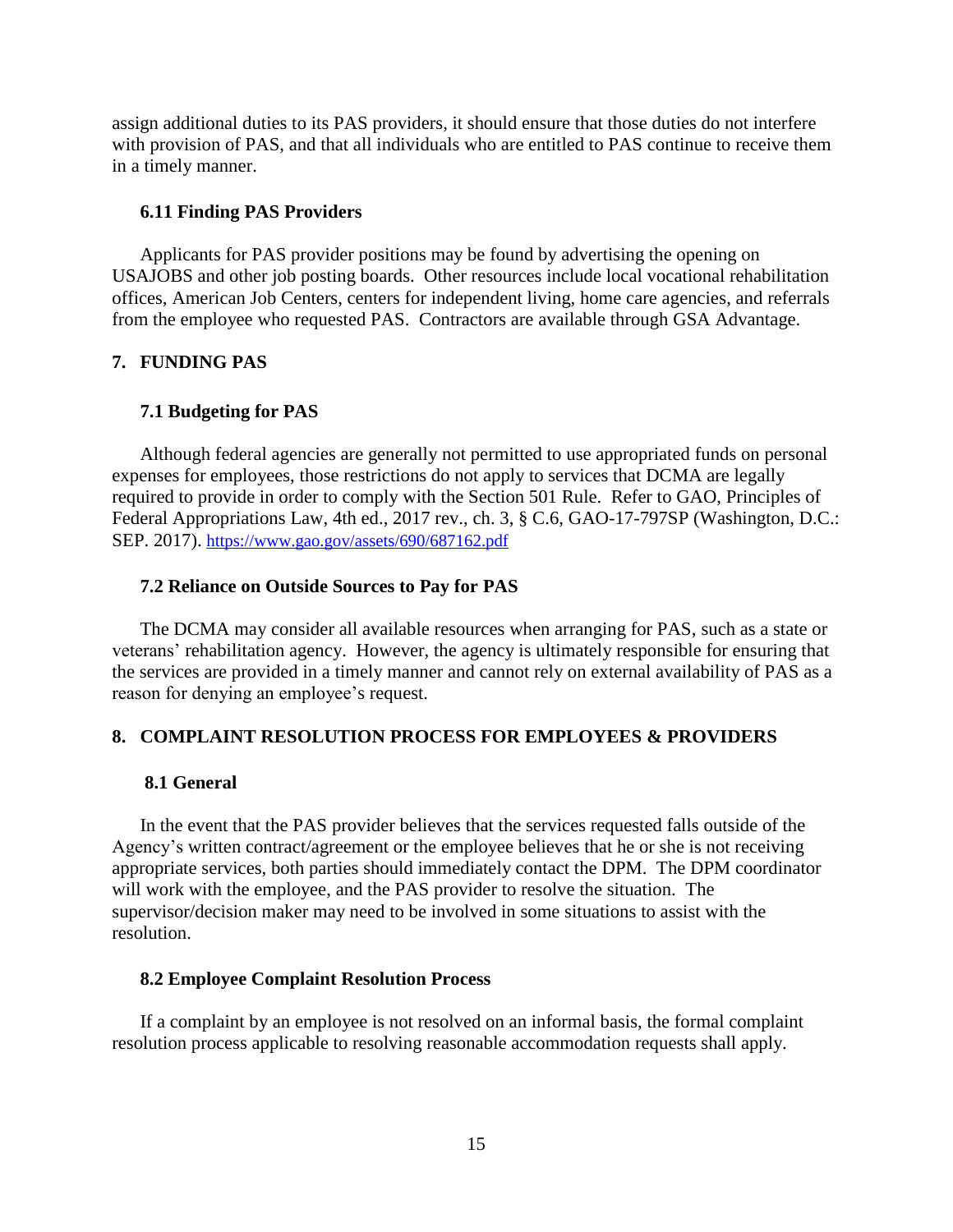## <span id="page-15-0"></span>**8.3 Contractor Complaint Resolution Process**

If the complaint by a PAS provider is not resolved on an informal basis, the formal complaint resolution process applicable to the contractor under the Federal Acquisition Regulations shall apply.

## <span id="page-15-1"></span>**9. ENFORCEMENT**

If the Agency fails to meet the Section 501 Rule requirements, it risks having its disability affirmative action plans disapproved by the EEOC. EEOC will work with the Agency to achieve compliance with all such requirements. However, where such efforts are not successful, the Chair of the EEOC may issue a notice to the head of any such noncompliant and publicly identify the agency.

### <span id="page-15-2"></span>**10. EFFECTIVE DATE**

The applicable date of the Section 501 Rule is January 3, 2018. *See Preamble to Section 501 Rule, 82 FR 654.*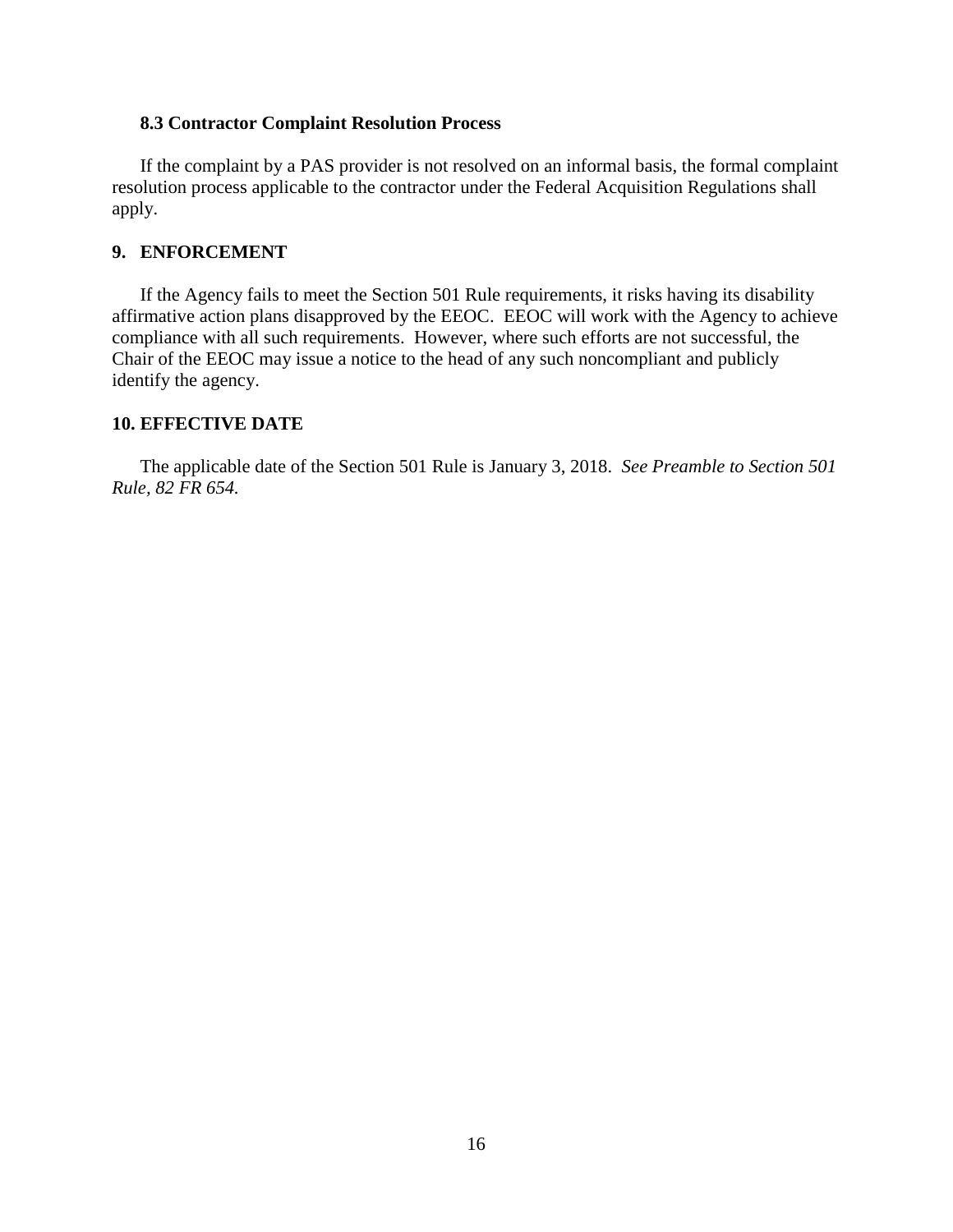# **APPENDIX A – REQUEST FOR PERSONAL ASSISTANT SERVICE**

<span id="page-16-0"></span>

|                                                                                                                                                                          | <b>REQUEST FOR PERSONAL ASSISTANT SERVICES (PAS)</b>                                                                                                                                                                                                                       |
|--------------------------------------------------------------------------------------------------------------------------------------------------------------------------|----------------------------------------------------------------------------------------------------------------------------------------------------------------------------------------------------------------------------------------------------------------------------|
| assist DCMA in providing the requested for PAS. Submit request to eeodisability@dcma.mil or call 804-734-0808.                                                           | This form is to be completed by employees when requesting PAS. In cases where medical information is required to document the<br>existence of a targeted disability, your health care provider will be required to complete a Physician's Statement, which will be used to |
| <b>1. NAME OF EMPLOYEE</b>                                                                                                                                               | <b>2. TELEPHONE NUMBER</b>                                                                                                                                                                                                                                                 |
| 3. DATE(S) OF REQUEST/INTERACTIVE PROCESS                                                                                                                                | 4. DATE(S) SUPERVISOR SUBMITTED THE REQUEST TO THE<br>DISABILITY PROGRAM MANAGER FOR ACTION                                                                                                                                                                                |
| 5. NAME OF SUPERVISOR/TITLE/<br><b>TELEPHONE NUMBER</b>                                                                                                                  | <b>6. SUPERVISORS SIGNATURE:</b>                                                                                                                                                                                                                                           |
| <b>DENIAL OF PERSONAL ASSISTANT SERVICE</b>                                                                                                                              | <b>TERST LINE SUPERVISOR/MANAGEMENT APPROVED PERSONAL ASSISTANT SERVICE</b>                                                                                                                                                                                                |
| <b>I</b> PENDING ADDITIONAL INFORMATION<br>disability - what assistant is needed):                                                                                       | 7. PERSONAL ASSISTANT REQUESTED (Be as specific as possible, e.g., personal assistant request for individuals with a target                                                                                                                                                |
| <b>8. REASON FOR REQUEST:</b>                                                                                                                                            |                                                                                                                                                                                                                                                                            |
| 8a. If personal assistant is time sensitive, please explain:                                                                                                             |                                                                                                                                                                                                                                                                            |
| 9. CERTIFICATION AND CONSENT BY EMPLOYEE<br>information about my service, disability and medical conditions(s) (i.e., disease and injury) to authorized agency officials | I hereby certify that all statements made above are true to the best of my knowledge and I hereby give my permission for the release of                                                                                                                                    |
| <b>10. EMPLOYEE SIGNATURE/DATE</b>                                                                                                                                       |                                                                                                                                                                                                                                                                            |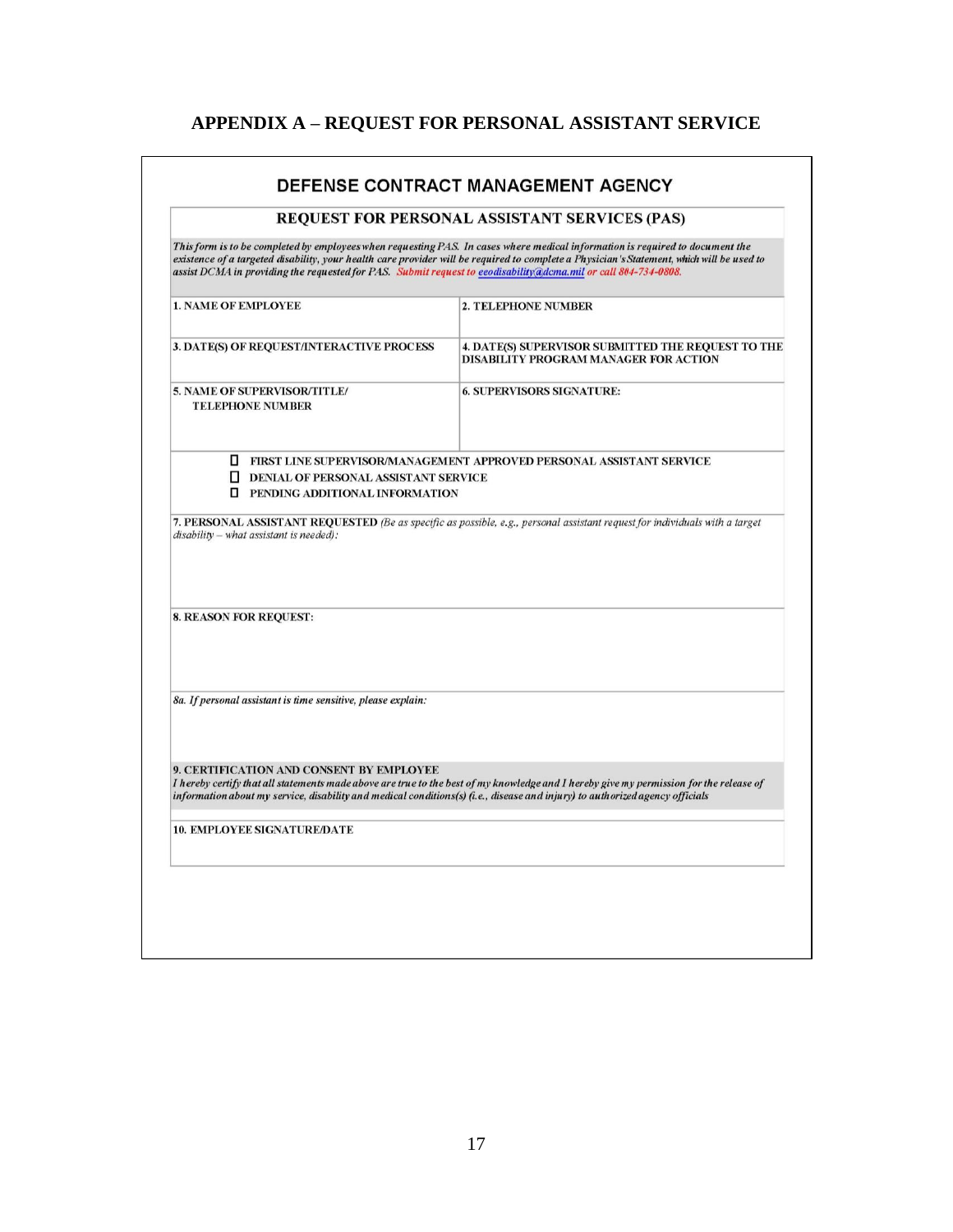## **APPENDIX B - PERSONAL ASSISTANT SERVICE ACTION PLAN**

<span id="page-17-0"></span>

|                                                                                                                                  | <b>ACTION PLAN</b>                                                                     |  |  |
|----------------------------------------------------------------------------------------------------------------------------------|----------------------------------------------------------------------------------------|--|--|
| FOR INDIVIDUAL WITH A TARGETED DISABILITY                                                                                        |                                                                                        |  |  |
|                                                                                                                                  | End date of PAS if applicable: _____________                                           |  |  |
| <b>Employee's Name</b>                                                                                                           |                                                                                        |  |  |
| Duty/home phone number                                                                                                           |                                                                                        |  |  |
| Work-site location                                                                                                               |                                                                                        |  |  |
| Work-site address                                                                                                                |                                                                                        |  |  |
| Date employee notified<br>supervisor/management of PAS<br>request                                                                |                                                                                        |  |  |
| Supervisor's name/duty phone<br>Date supervisor submitted PAS                                                                    |                                                                                        |  |  |
| request to the DPM<br>Specify the schedule, i.e., day(s) of<br>the week service will be needed and<br>the number of hour for PAS |                                                                                        |  |  |
| Providers Name/phone number if<br>applicable                                                                                     |                                                                                        |  |  |
| Follow-up tasks                                                                                                                  |                                                                                        |  |  |
|                                                                                                                                  | <b>GENERAL DESCRIPTION OF TASKS TO BE PROVIDED</b>                                     |  |  |
|                                                                                                                                  |                                                                                        |  |  |
| email eeodisability@dcma.mil.                                                                                                    | For questions, contact the Disability Program Manager, Debra Simmon at 804-734-0808 OR |  |  |